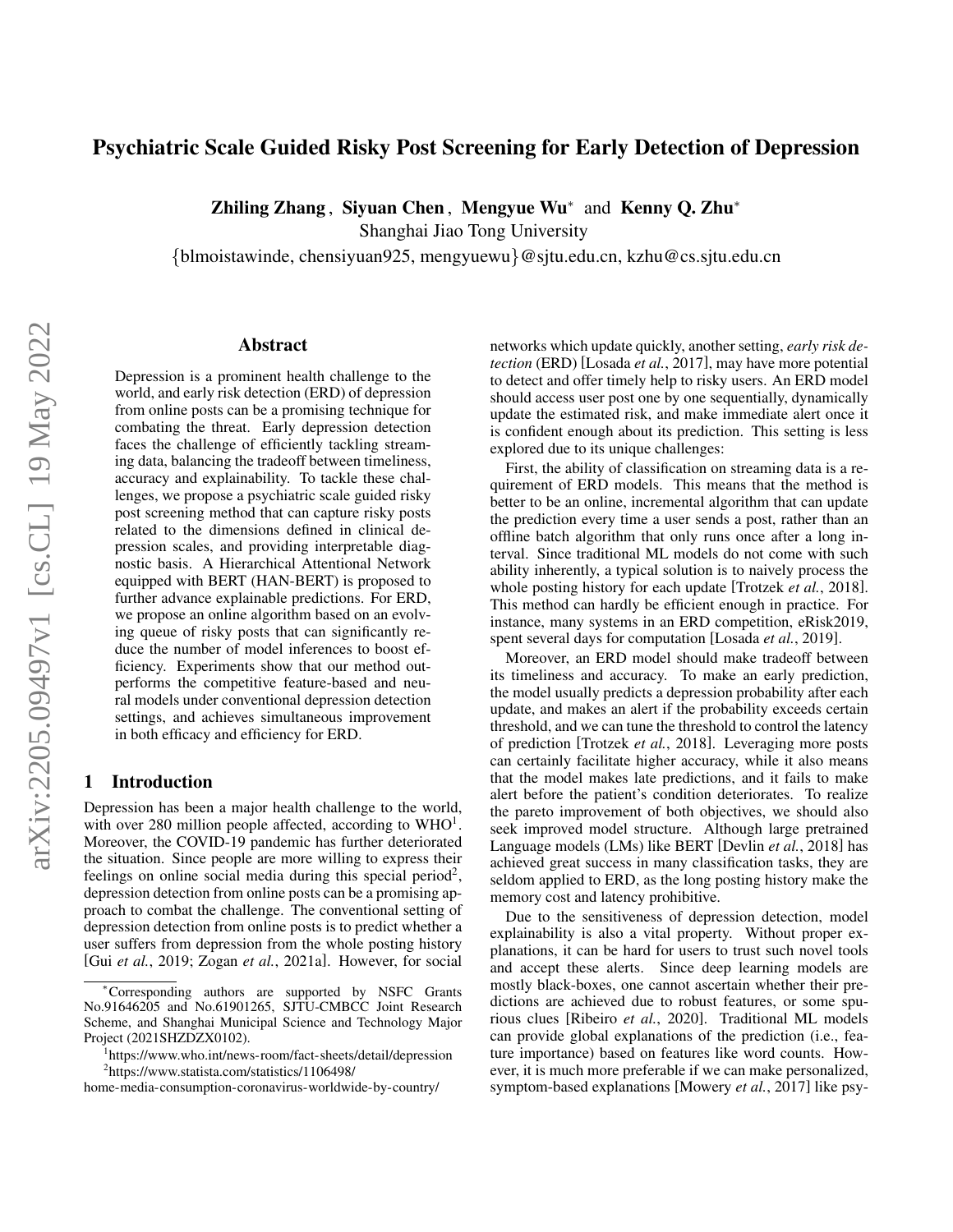

Figure 1: Overview of the system. Depression templates derived from established depression scales are used to screen risky posts, and filter out safer ones (boxes in grey). A hierarchical attentional network further attends to truly important contents (darkness of red lines indicates attention strength) and makes final prediction.

chiatrists to endow higher level of trustworthiness.

Inspired by the psychiatry practice of using clinical scales to screen depression patients, we propose to use depression templates derived from established depression scale [Beck *et al.*, 1996] to screen risky posts. These templates include direct expressions of depressive moods and depression treatments, as well as theory-grounding indirect symptoms like guilty feelings, pessimism and loss of appetite, etc. Only posts highly relevant to these templates will be selected out of the whole posting history, which can greatly reduce the input size, so as to eliminate distractors and improve processing efficiency. A hierarchical network incorporating attention mechanism [Yang *et al.*, 2016] and BERT [Devlin *et al.*, 2018] further aggregates the selected posts of a user, and assigns higher weights to truly important contents for accurate and explainable predictions. The overview of our approach is illustrated in Figure 1. To enable ERD, we also propose an online algorithm based on a risky posts queue evolving with the streaming posts. Experimental results show that the proposed method can achieve SOTA performance in both conventional and ERD settings, and can be even a more efficient ERD solution than simple Logistic Regression models.<sup>3</sup>

Our key contributions are as follows: 1) We propose psychiatry-guided risky post screening to select salient contents for processing, which reduces the input size so as to allow the utilization of large models, and can provide symptombased interpretations. 2) We leverage hierarchical attentional network with BERT (HAN-BERT) to enhance the model accuracy and explainability. 3) We propose an online algorithm based on an evolving queue of risky posts to tackle ERD, achieving simultaneous improvement in timeliness and accuracy over representative baselines.

### 2 Methods

For a user  $U_i$  with posts  $[P_{i,1}, P_{i,2},..., P_{i,n}]$  in the activity history, where *n* is the number of total posts and  $P_{i,j}$  is the  $j$ -th user-generated post of  $U_i$ , the goal of *conventional depression detection* is to predict a binary label  $y_i \in \{0, 1\}$ 

It's my first time on<br>antidepressants ... <br>and only one, so that only Depression good tradeoff between accuracy and earliness (with  $t$  as small  $[P_{i,1}, P_{i,2}, ..., P_{i,t}]$  is available to the model at the t-th time. Depression<br> **Prediction**the whole activity history. In contrast, in an *early risk detec*-0.27 The model can make an early prediction of  $y_i$  at  $t(t \leq n)$  once  $\frac{1}{10^{25}}$  it is confident enough, such that the prediction can make a indicating whether the user  $U_i$  suffers from depression, given

### 2.1 Risky Post Screening

A reddit user typically has hundreds or thousands of posts in the whole activity history. However, since not all user posts are relevant to the detection of depression, retaining all posts may run the risk of introducing distractors that can hinder model performance and efficiency. Therefore, effective post selection strategy can be crucial to the success of ERD.

Intuitively, posts that directly disclose the state of depression or express depression-related symptoms would indicate high depression risks. These intuitions can be reliably captured by psychometrically validated clinical scales. Therefore, we draw inspiration from these scales, and devise depression templates to screen risky posts out of the lengthy activity history. Only the posts with highest similarities to these templates will be selected as risky posts for further prediction.

Our depression templates are made up of 2 groups of descriptions. The first group consists of 3 explicit depressionrelated expressions: "I feel depressed", "I am diagnosed with depression", "I am treating my depression", matching the person's claim of general depressive mood, the diagnosis and the post-diagnosis treatment, respectively. The second group is comprised of descriptions corresponding to dimensions defined in a clinical depression scale. Here we mainly adopt BDI-II, which is one of the most widely used depression measures<sup>4</sup> [Beck *et al.*, 1996]. The scale includes the descriptions of four different intensities for each of the 21 symptoms. For example, "1: I do not feel sad", "2: I feel sad much of the time", "3: I am sad all the time" and "4: I am so sad or unhappy that I can't stand it" for the symptom of sadness. However, we find that current sentence representations have difficulty in capturing such nuanced differences. Therefore, we make slight manual modifications on them to construct a single representative template for each dimension, like "I feel sad" for Sadness. We provide examples in Table 1.

| Dimension        | Template                     |
|------------------|------------------------------|
| Crying           | I always cry.                |
| <b>Tiredness</b> | I am too tired to do things. |
| Self-Dislike     | I am disappointed in myself. |

Table 1: Example BDI-II dimensions and their corresponding templates.

To measure the similarity between posts and depression templates, we resort to pretrained sentence-transformers

<sup>&</sup>lt;sup>3</sup>Code, Appendix and the used scale data at: https://github.com/ blmoistawinde/scale early depress detect

<sup>4</sup>We also experimented with other scales and combinations of multiple scales, see Appendix for more details.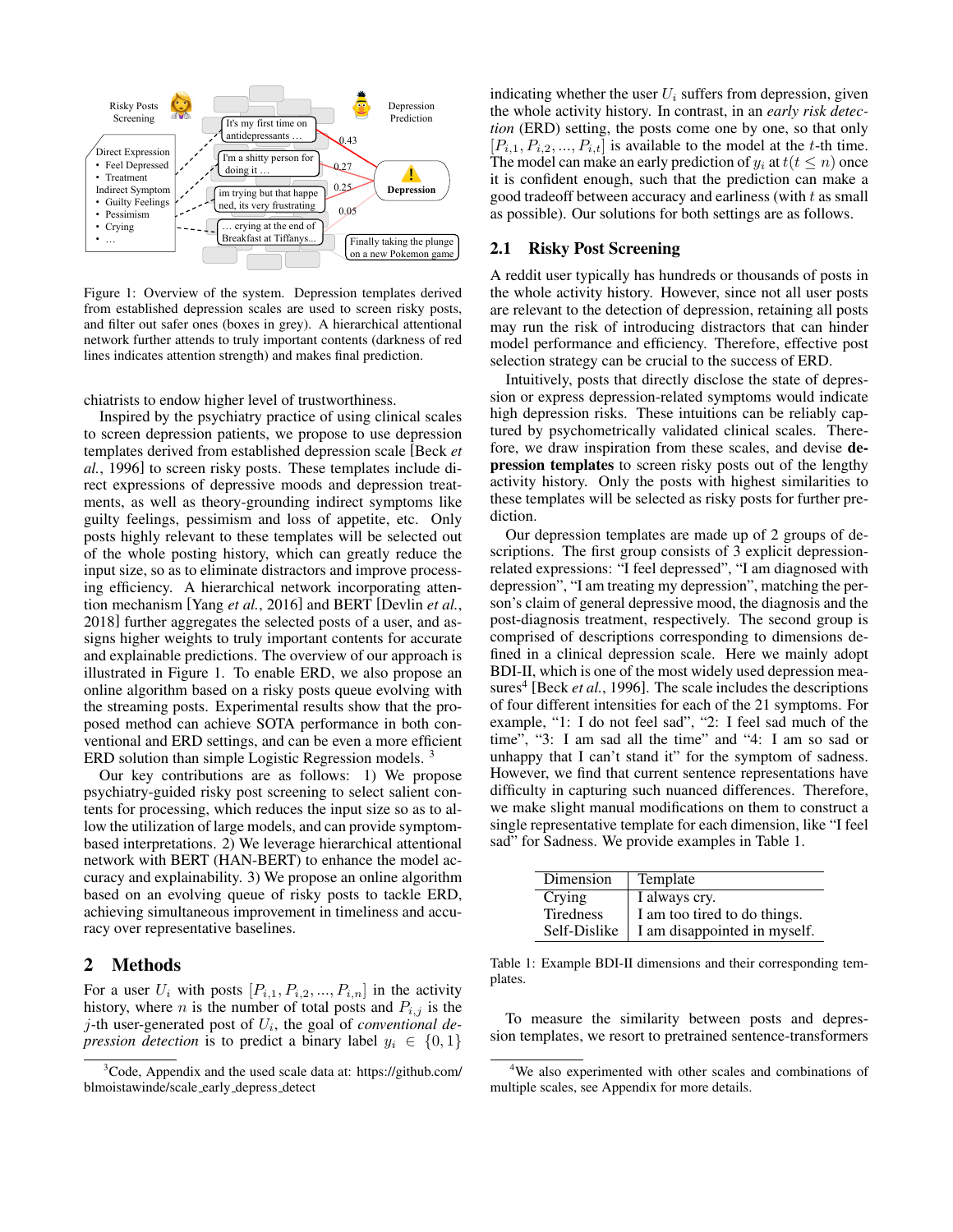[Reimers and Gurevych, 2019] to get the sentence representations, and calculate the cosine similarity between each posttemplate pair. For a post, its most similar template is referred to as its diagnostic basis, and their similarity is regarded as the risk of the post. The process of risky post selection is to select at most  $K$  posts with the highest risks out of all posts of a user. Since the procedure consists of only sentence encoding from a pretrained model, and cosine similarity calculations, our method can be more efficient than previous works on post selection that requires costly RL training [Gui *et al.*, 2019]. Moreover, the theoretical underpinning basis for post selection is also more effective than heuristic-based selection such as clustering [Zogan *et al.*, 2021a], as we will validate in the experiments (§3.3).

### 2.2 Hierarchical Attentional Network

Although depression detection can be formulated as text classification problem, it is different from conventional settings in that the input consists of multiple posts attached with temporal information. We may reformat the input by simply concatenating all posts. However, such representations will lost the time and structural clues at the post level, and also lead to a lengthy sequence. Further, conventional text classification models are lacking in explainability.

To leverage the posting list structure as well as providing post-level explainability, we adopt the framework of Hierarchical Attentional Network (HAN) [Yang *et al.*, 2016] in our model design. The HAN consists of a post encoder and a user encoder.

The post encoder takes the words  $\{x_1, x_2, ..., x_L\}$  in a single post, and encode them into a post representation  $p$ . Thanks to the pre-step of risky post screening, we are able to take advantage of a large post encoder as opposed to shallow CNN or GRU based structures used in previous works [Yates *et al.*, 2017; Zogan *et al.*, 2021b]. Hence we use a pretrained BERT model as the post encoder and the representation of the [CLS] token as the representation for the whole post. Therefore, the post encoder can be represented as:

$$
p = BERT_{[CLS]}(x_1, x_2, ..., x_L)
$$
 (1)

Given the representations of the  $K$  risky posts  $\{p_1, p_2, ..., p_K\}$ , the user encoder models the relations between these posts as well as their chronological order to produce updated contextualized representations of each post  $\{p'_1, p'_2, ..., p'_K\}$ , and further aggregate these embeddings into one user representation  $u$ . Here we utilize a transformer structure to model the posts' relations with self-attention and encode the order with positional embeddings. The updated post representations are further passed to an attentional pooling layer, which learns the weight for each post embedding and perform a weighted sum of them accordingly, to get the final user representation. The attention mechanism can distinguish the contributions of each posts with learned weight so that important posts will have a higher influence on the final prediction. After all, the user encoder can be represented as:

$$
p'_1, p'_2, ..., p'_K = Transfer(p_1, p_2, ..., p_K)
$$
 (2)

$$
\alpha_k = \frac{\exp(Wp'_k + b)}{\sum_{k'=1}^{K} \exp(Wp'_{k'} + b)}
$$
(3)

$$
u = \sum_{k=1}^{K} \alpha_k p'_k \tag{4}
$$

where  $W$  and  $b$  is learnable weight matrix and bias term of the linear transformation in the attentional pooling layer. Finally, a linear layer on top of the user representation makes the final binary classification of depression. The whole model is trained with the standard binary cross entropy loss.

With the HAN model above, most of the single post will not exceed BERT length limit. The attention weights can also provide explanations for which post is considered vital in the model's decision.

#### 2.3 Evolving Queue for Early Detection

In an ERD scenario, we need to incrementally make predictions each time a user posts, instead of processing the whole posting history once. This brings the computational challenges of frequent *feature updates* and *model inferences*. For example, a traditional feature-based model would have to recalculate the features like LDA topic distribution [Blei *et al.*, 2003] from the whole activity history after each single update, and then make prediction accordingly. Such frequent recalculations can be even intractable for typical DNN solutions. Although post selection strategies can reduce the computational costs at the *model inference* stage to some extent, the selection stage itself can become a performance bottleneck if it is not efficient enough.

Moreover, the frequent updates may also be sensitive to one single depression-like post and easily produce false positive predictions, while the depressed patients tend to suffer from durative symptoms [Kroenke *et al.*, 2001] as opposed to control users who can also be depressive at some moments. Since the ERD setting does not allow modifying the prediction, once the model makes a confident diagnosis (since we may have already taken action to intervene in the dangerous situation), these false positives cannot be corrected later.

To tackle the above challenges, we further propose an online algorithm based on evolving queue of risky posts to adapt the above methods  $(\S2.1, \S2.2)$  for effective and efficient early detection. First, the Risky Post Screening has already provided an efficient basis for the *feature updates* step<sup>5</sup> , as discussed above. However, the *model inferences* remain computationally demanding. We observe that we don't have to make a prediction for each post, as some posts are not very helpful or even misleading for the detection of depression, and these posts are exactly what we would filter out with our screening approach as low risk posts. Therefore, we can make prediction updates only if the new post is considered risky enough, so that the number of model inferences can be substantially reduced. The computational costs can be further contained by limiting the number of posts used in inference, so that only the most risky and recent posts will be included.

<sup>&</sup>lt;sup>5</sup>We may view the selected posts as "features" in our model, since they are the actual inputs for the prediction model.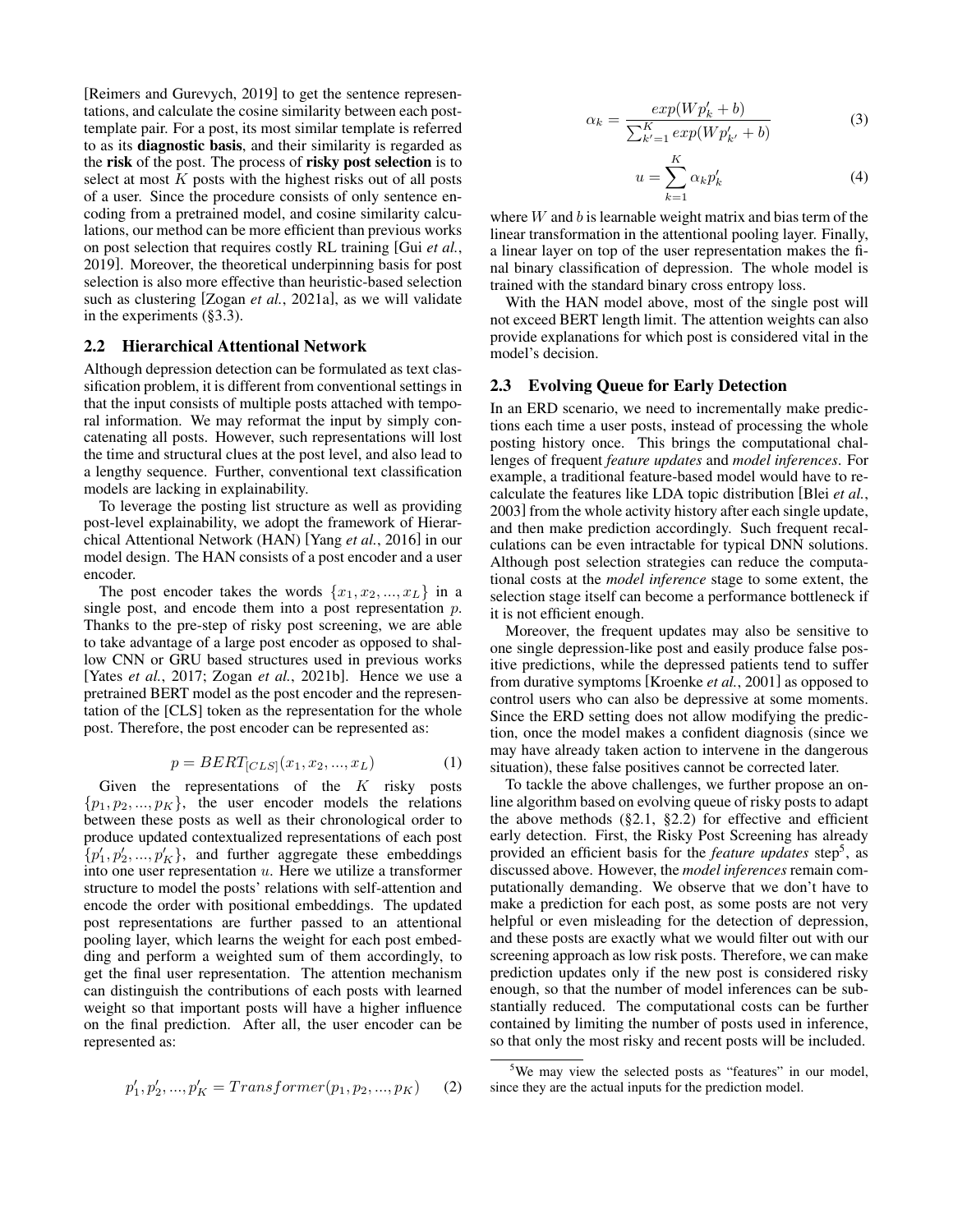

Figure 2: Illustration of the evolving queue for early risk detection.

We implement the above intuition with an evolving queue updated according to post risk. The whole procedure is illustrated in Figure 2. We set the capacity of the queue to  $K$ to control the computational costs as well as the number of posts used in training. For each incoming post  $p$ , the queue is updated according to the following rules:

- 1. If the queue is not full, we will add  $p$  into the queue no matter how risky it is.
- 2. If the queue has already been full, we will compare the risk of  $p$  with the minimum risk of all posts in the queue. If  $p$  is less risky, it will not be included in the queue. Otherwise, the least risky post in the queue will be removed for the insertion of  $p$ . The posts in queue will then be sorted in chronological order to align with the model's positional encoding.

The HAN model will make inference only if the queue updates to avoid unnecessary computations. If the model's predicted probability exceeds a predefined threshold, it will report a early alert of depression and stop further calculations.

### 3 Experiments

In this section, we will first introduce the dataset and the compared methods. We will then further provide our models' results in the conventional depression detection setting and their efficacy and efficiency in ERD settings. We finally illustrate the explainability of the proposed method with examples.

### 3.1 Dataset

We mainly use the **eRisk2017** dataset [Losada and Crestani, 2016] in our experiment, which is adopted as the benchmark in the ERD task of CLEF 2017 [Losada *et al.*, 2017]. It consists of 137 depressed users and 755 control users and is divided into training/test set with 486/406 users each. The depressed users are identified with patterns like "I was diagnosed with depression", while the control users are those active on depression subreddit but had no depression. The posting year spans from 2007 to 2015. The anchor post for identification is filtered from the dataset. This filtering strategy can prevent the direct information leakage from the self-report, which may prevent the model from learning other indirect depression signals. We also conducted experiments and validated the generalizability of the proposed method on other two datasets with in-domain and cross-domain experiments (see Appendix).

#### 3.2 Competing Methods

We compare our method with several competitive baselines. For traditional machine learning models. LR uses TF-IDF features and a logistic regression classifier. Feature-Rich utilizes some additional user-based features, including LDA topic distribution [Blei *et al.*, 2003], LIWC features [Pennebaker *et al.*, 2001] and emoticon counts. This is a competitive baseline that has been widely accepted in depression detection works on Facebook, Twitter and Reddit datasets [Eichstaedt *et al.*, 2018; Trotzek *et al.*, 2018; Harrigian *et al.*, 2020].

For neural baselines, we consider both models with large pretrained LM and relatively small models. For small models, we choose the representative HAN-GRU model [Zogan *et al.*, 2021b], which adopts a similar HAN structure with GRU as both the user encoder and post encoder. To have a fair competition with large models, it uses the last 1000 posts for classification, which is already a major portion of or the full posting list for many users. For large models, due to their computational cost and length limit, post selection is necessary. Therefore, each method is denoted as a pair of model and selection strategy. For backbone model, we consider the strong pre-trained model BERT and the proposed HAN-BERT. For post selection strategy, Heuristic chooses last posts in user history. Clus and Clus+Abs are inspired by [Zogan *et al.*, 2021a]. We use sentence-bert [Reimers and Gurevych, 2019] to get post embeddings and run K-means clustering to get the K posts nearest to the cluster center as representative posts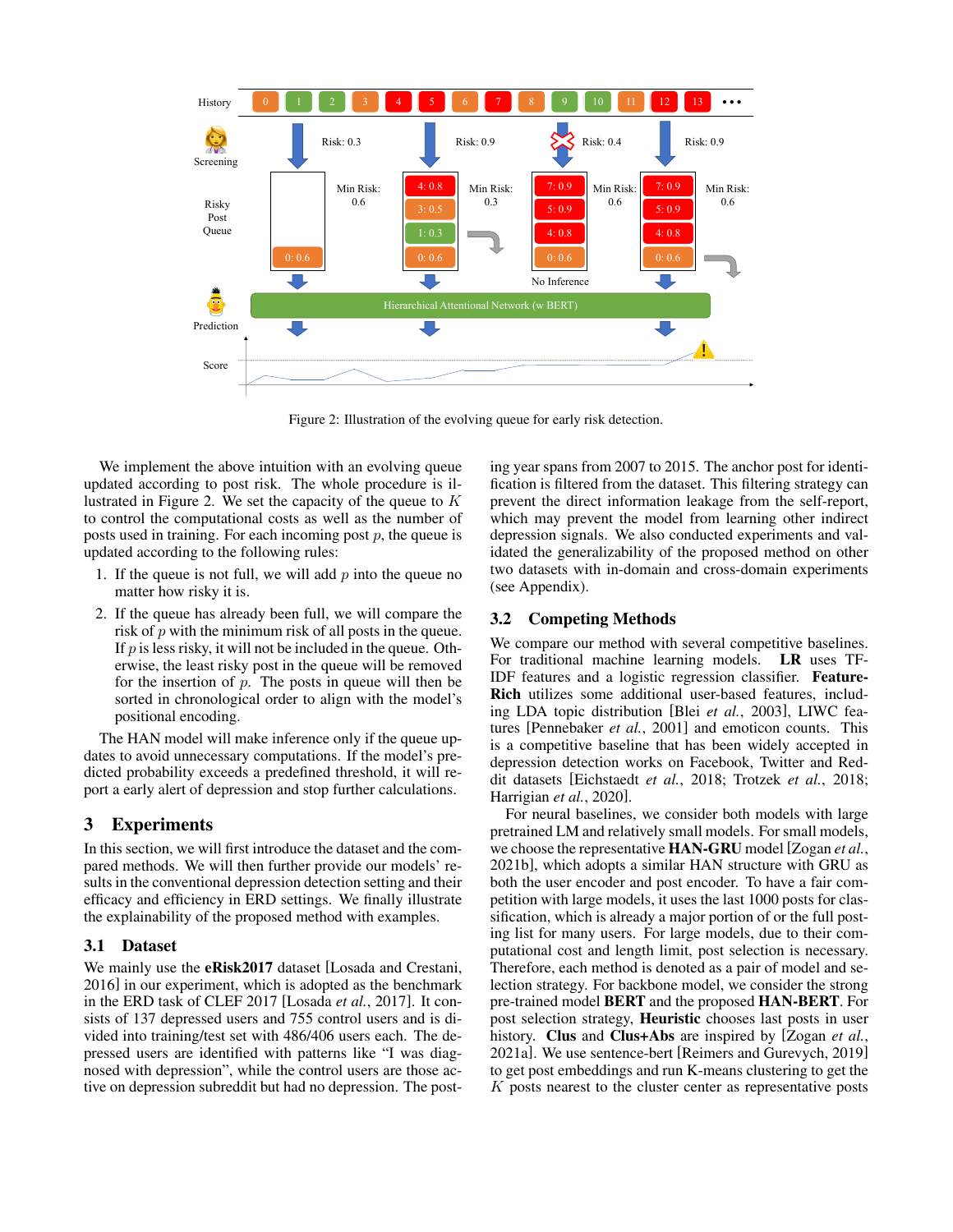|                        | F1   |
|------------------------|------|
| LR                     | 60.2 |
| Feature-Rich           | 63   |
| <b>HAN-GRU</b>         | 61.7 |
| <b>BERT</b> (Clus)     | 59.6 |
| <b>BERT</b> (Clus+Abs) | 52.3 |
| HAN-BERT (Heuristic)   | 43.2 |
| HAN-BERT (Clus)        | 62.5 |
| HAN-BERT (Psych)       | 70.3 |

Table 2: Results on eRisk2017 test set.

(Clus). These posts are further passed to a BART model [Lewis *et al.*, 2020] pretrained on CNN/DM summarization dataset to get an abstractive summary (Clus+Abs). Finally, the proposed screening strategy is denoted as Psych.

The basis of BERT and HAN-BERT models are bert-base-uncased. The sentence-bert model is paraphrase-MiniLM-L6-v2. The number of selected posts is  $K = 16$ . We train with a batch size of 4, and learning rate of 2e-5. We concatenate the selected posts as input into the BERT baselines. For HAN-BERT models, the user encoder is a 4-layer 8-head transformer encoder. To avoid the influence of randomness, we run each method with 3 different seeds and report the best performance.

### 3.3 Conventional Setting Results

We first conduct experiments in conventional depression detection setting (Table 2). We can see that BERT (Clus+Abs) performs worse than BERT (Clus), indicating that the abstractive summarization strategy does not necessarily work possibly due to the gap between its pretrained domain (News) and Reddit. HAN-BERT (Clus) outperforms BERT (Clus), showing the effectiveness of the proposed HAN structure. The poor performance of HAN-BERT (Heuristic) highlights the importance of post selection, and none of the traditional post selection methods can outperform the competitive Feature-Rich model with access to all posts. However, with our proposed screening strategy, the HAN-BERT (Psych) model significantly outperforms baselines. HAN-GRU performs worse than HAN-BERT (Psych), suggesting the importance of a strong backbone model.

#### 3.4 Early Detection

We then test model performance in the ERD setting, using the official metrics ERDE<sub>5</sub> and ERDE<sub>50</sub> [Losada *et al.*, 2017]. We also report F1 calculated using the early predictions (report positive if predicted probability over the predefined threshold 0.5, with which all these models are trained). We exclude baselines with unsatisfying performance and preserves LR, Feature-Rich and HAN-GRU. To tackle the itemby-item updates, the baseline models have to recalculate the features and run inference for each new post, while our HAN-BERT with risky post screening can deal this efficiently with the proposed evolving queue algorithm (§2.3). When counting the running time, we accumulate the time costs for all posts no matter if the model makes early predictions to rule out the influence of early false positives. LR and Feature-Rich run on a Linux machine with CPU: E5-2678 (48 cores),

while HAN-GRU and HAN-BERT run with a NVIDIA 2080 Ti GPU. Although the comparison is not totally fair, we think it is still a practical setting for real world applications.

| Model            | ERDE <sub>5</sub> | $ERDE_{50}$ | F1   | Time(s) |
|------------------|-------------------|-------------|------|---------|
| LR               | 13.70             | 8.49        | 40.5 | 4710.7  |
| Feature-Rich     | 12.98             | 8.39        | 35.8 | 7558.4  |
| <b>HAN-GRU</b>   | 13.30             | 8.58        | 40.7 | 19671.4 |
| HAN-BERT (Psych) | 10.72             | 8.12        | 60.3 | 1330.3  |

Table 3: Test results on eRisk2017 in early detection setting. The lower ERDE<sub>5</sub> and ERDE<sub>50</sub>, the better model performs early detection.

The results are shown in Table 3. It can be seen that HAN-BERT (Psych) significantly outperforms baselines in ERDE and F1, while also being faster. The reason for the superiority on effectiveness is because baselines produce much more false positives than HAN-BERT due to their sensitivity to single posts. The advantage of efficiency can be mainly attributed to the evolving queue algorithm, which greatly reduced the number of model inference to only 10.41% of all posts. The efficient feature update also helps. Although the sentence encoding must be conducted for all posts, it only costs a small fraction of total time (114.7s out of 1330.3s). The extremely long running time of HAN-GRU further highlights the importance of the proposed algorithm, as we can expect an unaffordable time cost for the even larger BERTbased models without it.



Figure 3: Effect of threshold on early detection F1.

We can adjust the detection latency  $t$  by tuning the threshold and balance the tradeoff between precision and recall. Therefore, we hypothesize that model performance can be improved with varied threshold. We tune the threshold from 0.3 to 0.8, and check the changes in their early detection F1. This will run the risk of overfitting on the test set, but allow us to explore the best possible performance. As is shown in Figure 3, the performance of baseline systems can improve by changing the threshold, but still fall behind HAN-BERT (Psych). Moreover, the performance of HAN-BERT (Psych) is not sensitive to threshold, so we may deploy it more comfortably without concerns on threshold tuning.

#### 3.5 Qualitative Example

We provide a concrete example in Table 4 to analyze the behaviors of HAN-BERT (Psych) in detail. From the column of attention weight, we can see that posts with strong depression indicators (e.g. antidepressants, internalizing feelings,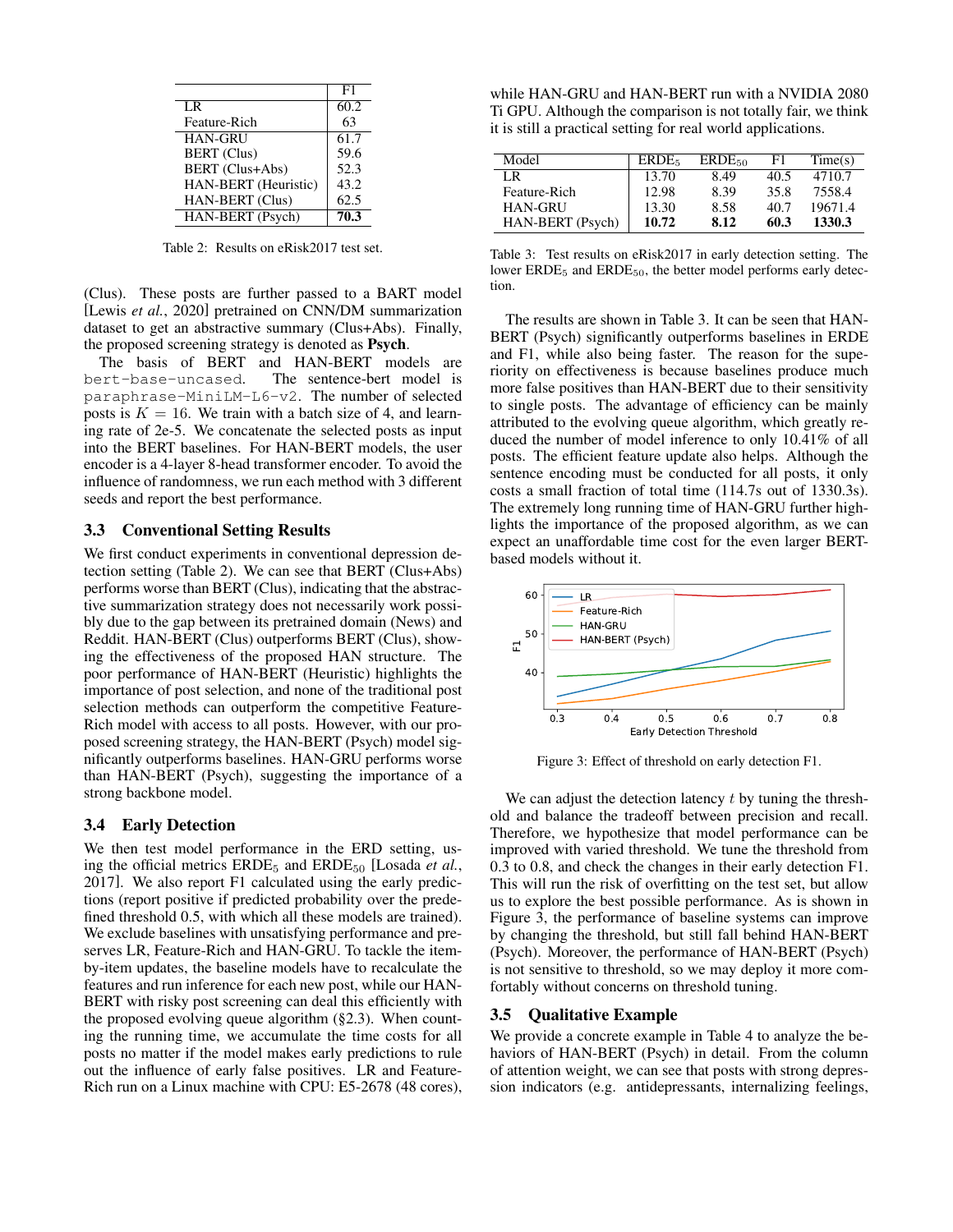| Attention | Post                                                                         | Diagnostic Basis                |
|-----------|------------------------------------------------------------------------------|---------------------------------|
|           | It sucks that the Citalopram didn't work for you but glad to hear your other | <b>Treatment</b>                |
| 0.202     | meds are helping. It's my first time on antidepressants so I didn't know     | Diagnosis                       |
|           | what are their side effects.                                                 | Changes in Appetite             |
|           | Thanks! :) Sometimes it's really good to actually get the words out of       | <b>Concentration Difficulty</b> |
| 0.118     | me rather than internalising my feelings.                                    | Loss of Pleasure                |
|           |                                                                              | <b>Self-Dislike</b>             |
|           | Glad to know: just glad I'm not working for the next couple of weeks.        | <b>Tiredness</b>                |
| 0.048     | Feel like I'm on a different planet haha.                                    | Stay still                      |
|           |                                                                              | Concentrate                     |
|           | Some films or TV shows. I remember watching  The worst part was I'd          | Sadness                         |
| 0.021     | already been laughed at by my mum for crying at the end of Breakfast at      | Crying                          |
|           | Tiffanys (who leaves a cat out in the rain like that?).                      | Depressed Mood                  |

Table 4: Example posting list (4 selected out of all 16 posts) of a user with depression with their attention weight in HAN and diagnostic basis according to top 3 cosine similarity (reasonable ones highlighted in bold).

see Row 1, 2) received much higher attention than a uniform baseline  $(1/16 = 0.0625)$ , while posts with no evident signals of depression or even with a positive emotion (Row 3, 4) received low attention. This suggests the usefulness of the attention weight as an explanation for model prediction. The diagnostic bases decided by the cosine similarity between post and depression templates constitute another type of intuitive explanation. The top 3 diagnostic bases can usually capture the conventional depression behaviors that the post may indicate, which may act as a convincing interpretation in its clinical applications. However, we noticed that sometimes the similarity model may rank an unreasonable aspect high in the list of bases, such as the "Sadness" for the last positive post. We owe such mistakes to the limitation of sentence representation models, such as not sensitive to negation [Ribeiro *et al.*, 2020]. We expect stronger sentence representation models to alleviate the problem.

### 4 Related Work

Recently, depression detection has received much attention. Studies include predicting depression diagnosis from clinical interviews [Gratch *et al.*, 2014], medical records [Eichstaedt *et al.*, 2018] and self-reported surveys [Guntuku *et al.*, 2019]. Depression detection on social media is especially promising, as proxy diagnostic signals can be relatively easy to get from self-reports or activities in depression communities [Ernala *et al.*, 2019]. Early attempts by Losada and Crestani[2016] used TF-IDF and Logistic Regression on all user posts for depression detection. Later researchers further incorporate new features like LDA, LIWC dictionary and posting patterns [Trotzek *et al.*, 2018]. For deep learning methods, Yates *et al.*[2017] uses hierarchical CNN to process all the posts of a user at the first level and merge the output at the second level for user-level classification. However, most of them directly use all the user's posts without screening out salient posts, which may negatively affect their accuracy and efficiency.

In terms of model interpretability, traditional feature-based methods are partially explainable on the level of global features. For example, Shen *et al.*[2017] found different behaviors for depressed users in posting time, emotion catharsis, self-awareness and life sharing. However, these methods cannot make user-level explanations as personalized diagnostic basis. Detecting depression from its corresponding symptoms can be a promising approach to improve explainability. The pioneering work of Mowery *et al.*[2017] established an annotation scheme for depressive symptoms and an annotated corpus. However, the annotations are difficult so that the amount of data is not sufficient to train a reliable symptom classifier. Our approach also adopts the idea of explaining depression detection from symptoms. But it identifies symptoms implicitly with similarity matching, and thus can alleviate the requirement for large annotated corpus.

In practice, we also want to identify depression risk as early as possible, as is exemplified by the eRisk competitions [Losada *et al.*, 2019]. The majority of proposed methods can only achieve satisfying performance given almost the whole dataset, and few of them are able to make immediate response to each item update. To reduced the number of required posts, Zogan *et al.*[2021a] uses extractive summarization to extract key posts of a user. However, it relies on K-means clustering to get the summaries, so the model cannot run online as well.

## 5 Conclusions

In this work, we tackle the problem of ERD of depression detection with a novel, psychiatry-guided method of risky post screening and hierarchical attentional network. The accurate selection of risky posts out of the long user history constitutes a solid foundation for prediction as well as enables the usage of large pretrained language model. Furthermore, our framework can work on ERD scenarios with high efficiency, supported by the proposed evolving queue algorithm, which can greatly reduce the required number of model inferences. Utilizing attention mechanism and depression scales provides our method with strong interpretability in the form of attention weights and diagnostic basis, which we hope can facilitate its further application in online detection as a reliable assistant.

### 6 Ethical Statement

The datasets used in this work are either publicly available or used under their corresponding data usage agreement. All posts in examples were de-identified and paraphrased for anonymity. We provide further discussion in Appendix.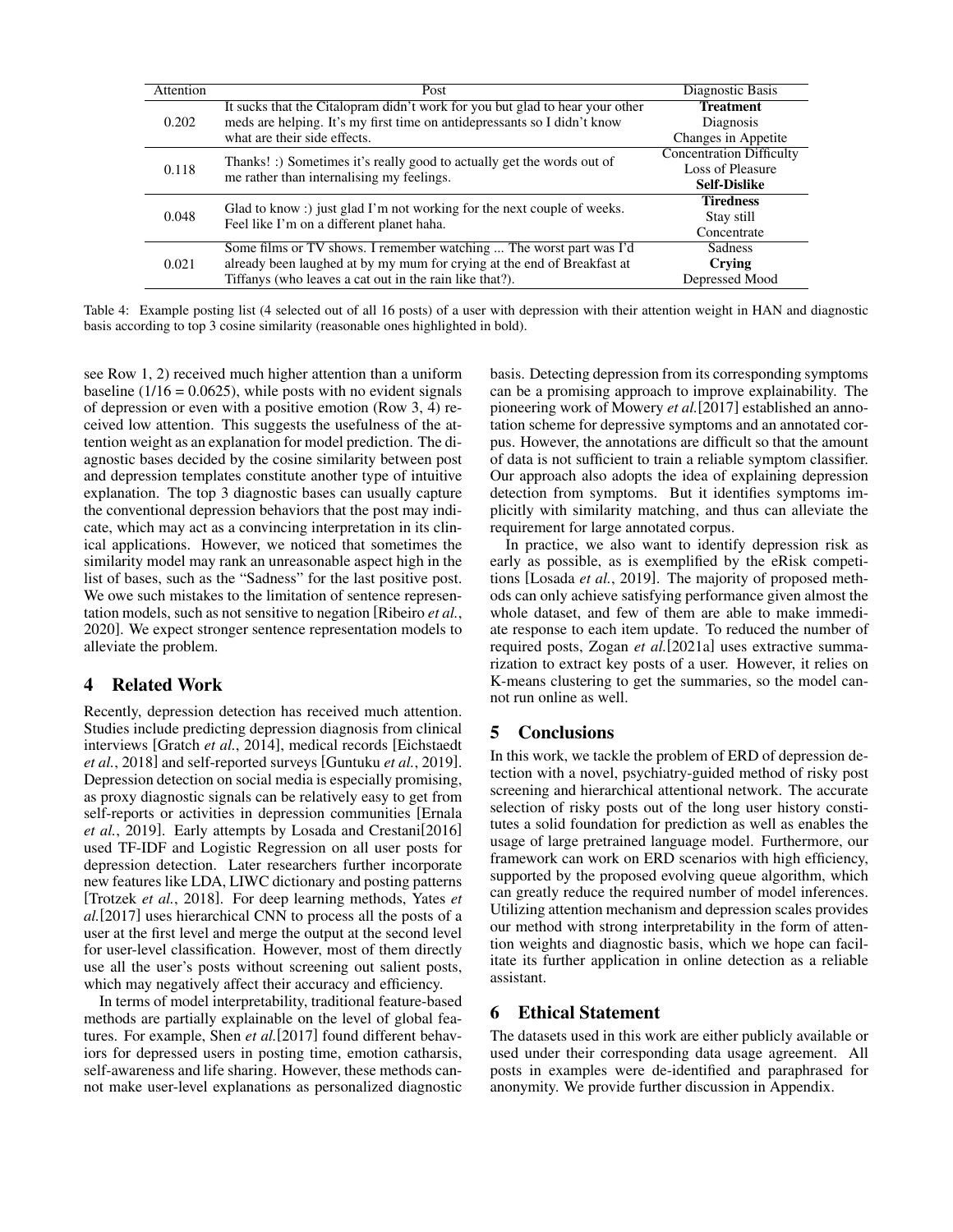### References

- [Beck *et al.*, 1996] Aaron T Beck, Robert A Steer, and Gregory K Brown. *Beck depression inventory (BDI-II)*. Pearson, 1996.
- [Blei *et al.*, 2003] David M Blei, Andrew Y Ng, and Michael I Jordan. Latent dirichlet allocation. *the Journal of machine Learning research*, 2003.
- [Devlin *et al.*, 2018] Jacob Devlin, Ming-Wei Chang, Kenton Lee, and Kristina Toutanova. Bert: Pre-training of deep bidirectional transformers for language understanding. *arXiv preprint arXiv:1810.04805*, 2018.
- [Eichstaedt *et al.*, 2018] Johannes C Eichstaedt, Robert J Smith, Raina M Merchant, Lyle H Ungar, Patrick Crutchley, Daniel Preoțiuc-Pietro, David A Asch, and H Andrew Schwartz. Facebook language predicts depression in medical records. *Proceedings of the National Academy of Sciences*, 2018.
- [Ernala *et al.*, 2019] Sindhu Kiranmai Ernala, Michael L Birnbaum, Kristin A Candan, Asra F Rizvi, William A Sterling, John M Kane, and Munmun De Choudhury. Methodological gaps in predicting mental health states from social media: triangulating diagnostic signals. In *Proceedings of the 2019 chi conference on human factors in computing systems*, 2019.
- [Gratch *et al.*, 2014] Jonathan Gratch, Ron Artstein, Gale Lucas, Giota Stratou, Stefan Scherer, Angela Nazarian, Rachel Wood, Jill Boberg, David DeVault, Stacy Marsella, et al. The distress analysis interview corpus of human and computer interviews. In *Proc. of LREC*, 2014.
- [Gui *et al.*, 2019] Tao Gui, Liang Zhu, Qi Zhang, Minlong Peng, Xu Zhou, Keyu Ding, and Zhigang Chen. Cooperative multimodal approach to depression detection in twitter. In *Proc. of AAAI*, 2019.
- [Guntuku *et al.*, 2019] Sharath Chandra Guntuku, Daniel Preotiuc-Pietro, Johannes C Eichstaedt, and Lyle H Ungar. What twitter profile and posted images reveal about depression and anxiety. In *Proc. of AAAI*, 2019.
- [Harrigian et al., 2020] Keith Harrigian, Carlos Aguirre, and Mark Dredze. Do models of mental health based on social media data generalize? In *Proc. of EMNLP*, 2020.
- [Kroenke et al., 2001] Kurt Kroenke, Robert L Spitzer, and Janet BW Williams. The phq-9: validity of a brief depression severity measure. *Journal of general internal medicine*, 2001.
- [Lewis *et al.*, 2020] Mike Lewis, Yinhan Liu, Naman Goyal, Marjan Ghazvininejad, Abdelrahman Mohamed, Omer Levy, Veselin Stoyanov, and Luke Zettlemoyer. Bart: Denoising sequence-to-sequence pre-training for natural language generation, translation, and comprehension. In *Proc. of ACL*, 2020.
- [Losada and Crestani, 2016] David E Losada and Fabio Crestani. A test collection for research on depression and language use. In *International Conference of the Cross-Language Evaluation Forum for European Languages*, 2016.
- [Losada *et al.*, 2017] David E Losada, Fabio Crestani, and Javier Parapar. erisk 2017: Clef lab on early risk prediction on the internet: experimental foundations. In *International Conference of the Cross-Language Evaluation Forum for European Languages*, 2017.
- [Losada *et al.*, 2019] David E Losada, Fabio Crestani, and Javier Parapar. Overview of erisk 2019 early risk prediction on the internet. In *International Conference of the Cross-Language Evaluation Forum for European Languages*, 2019.
- [Mowery *et al.*, 2017] Danielle Mowery, Hilary Smith, Tyler Cheney, Greg Stoddard, Glen Coppersmith, Craig Bryan, and Mike Conway. Understanding depressive symptoms and psychosocial stressors on twitter: a corpus-based study. *Journal of medical Internet research*, 2017.
- [Pennebaker *et al.*, 2001] James W Pennebaker, Martha E Francis, and Roger J Booth. Linguistic inquiry and word count: Liwc 2001. *Mahway: Lawrence Erlbaum Associates*, 2001.
- [Reimers and Gurevych, 2019] Nils Reimers and Iryna Gurevych. Sentence-bert: Sentence embeddings using siamese bert-networks. In *Proc. of EMNLP*, 2019.
- [Ribeiro *et al.*, 2020] Marco Tulio Ribeiro, Tongshuang Wu, Carlos Guestrin, and Sameer Singh. Beyond accuracy: Behavioral testing of nlp models with checklist. In *Proc. of ACL*, 2020.
- [Shen *et al.*, 2017] Guangyao Shen, Jia Jia, Liqiang Nie, Fuli Feng, Cunjun Zhang, Tianrui Hu, Tat-Seng Chua, and Wenwu Zhu. Depression detection via harvesting social media: A multimodal dictionary learning solution. In *Proc. of IJCAI*, 2017.
- [Trotzek *et al.*, 2018] Marcel Trotzek, Sven Koitka, and Christoph M Friedrich. Utilizing neural networks and linguistic metadata for early detection of depression indications in text sequences. *IEEE Transactions on Knowledge and Data Engineering*, 2018.
- [Yang *et al.*, 2016] Zichao Yang, Diyi Yang, Chris Dyer, Xiaodong He, Alex Smola, and Eduard Hovy. Hierarchical attention networks for document classification. In *Proc. of ACL*, 2016.
- [Yates et al., 2017] Andrew Yates, Arman Cohan, and Nazli Goharian. Depression and self-harm risk assessment in online forums. In *Proc. of EMNLP*, 2017.
- [Zogan *et al.*, 2021a] Hamad Zogan, Imran Razzak, Shoaib Jameel, and Guandong Xu. Depressionnet: A novel summarization boosted deep framework for depression detection on social media. *arXiv preprint arXiv:2105.10878*, 2021.
- [Zogan *et al.*, 2021b] Hamad Zogan, Imran Razzak, Xianzhi Wang, Shoaib Jameel, and Guandong Xu. Explainable depression detection with multi-modalities using a hybrid deep learning model on social media. *arXiv preprint arXiv:2007.02847*, 2021.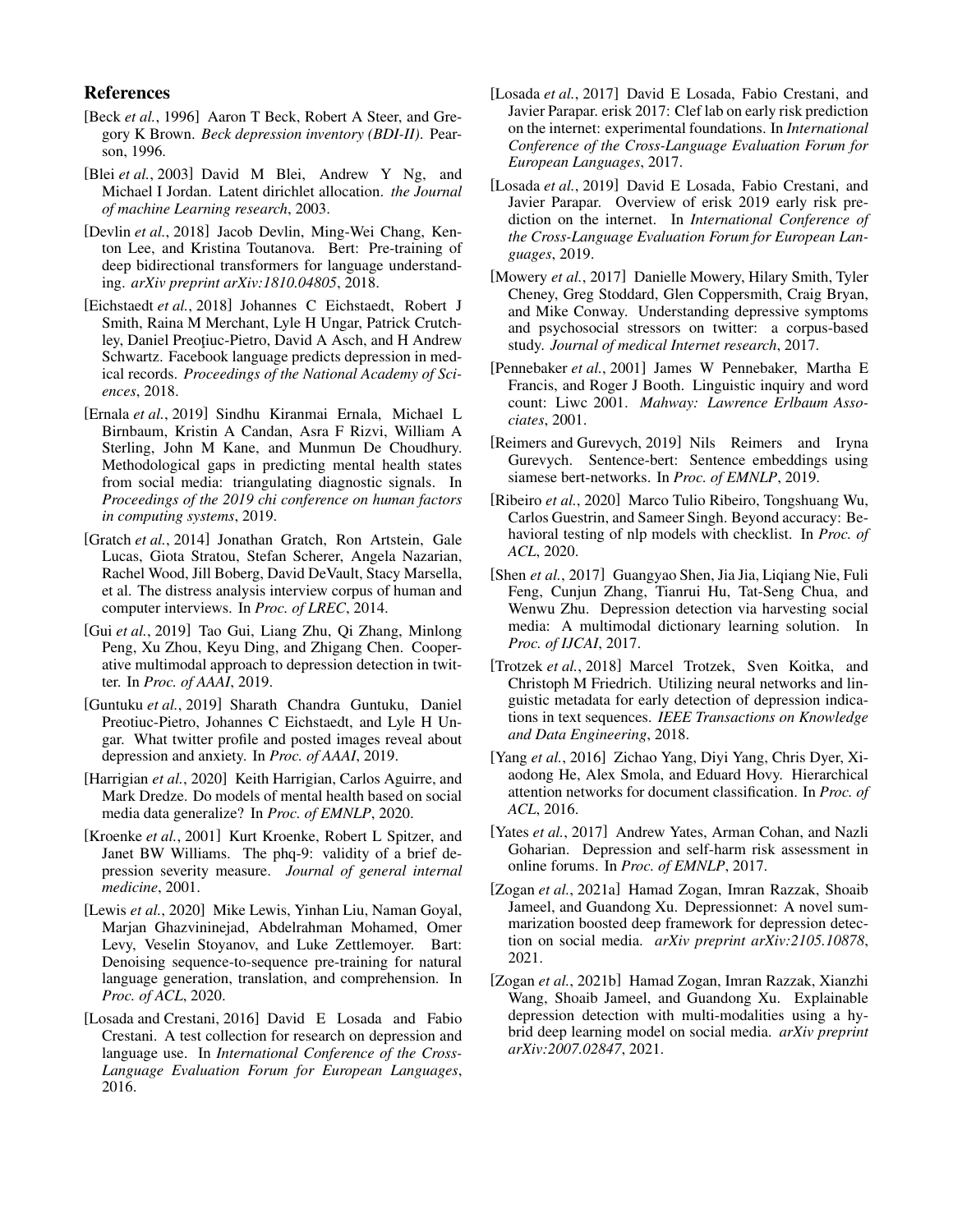# Psychiatric Scale Guided Risky Post Screening for Early Depression Detection (Appendix)

Zhiling Zhang, Siyuan Chen, Mengyue Wu<sup>∗</sup> and Kenny Zhu<sup>∗</sup>

Shanghai Jiao Tong University

{blmoistawinde, chensiyuan925, mengyuewu}@sjtu.edu.cn, kzhu@cs.sjtu.edu.cn

### A Generalizability Tests

Some studies have found that some existing depression detection models do not generalize well in the presence of distribution gaps among online-collected depression datasets [Harrigian *et al.*, 2020]. For instance, within 3 datasets collected from Reddit [Losada and Crestani, 2016; Yates *et al.*, 2017; Wolohan *et al.*, 2018], there are differences in the included subreddits, the time span of the posting histories, and the approaches to annotate the depressed users. As is suggested by [Ernala *et al.*, 2019], current mental health prediction models tend to overfit on the characteristics of a specific dataset instead of learning what they claim to measure (i.e., a robust disease indicator). Therefore, even if there exists similarities for attempts in domain adaptation, the performance of current models still tend to degrade significantly. This highlights the difficulty for existing models to learn generalizable features.

### A.1 Experimental Settings

To test the generalizability of baseline models as well as the proposed method, we conduct experiments under conventional depression detection settings on 3 different datasets that have public availability and wide acceptance in previous works [Losada *et al.*, 2017; Trotzek *et al.*, 2018; Harrigian *et al.*, 2020]. They are all collected from Reddit, but have different topic and label distribution and different content filtering strategy that aims to avoid label leakage and simulate user behaviors with different level of selfdisclosure.<sup>1</sup> Besides eRisk2017, we introduce the two newly introduced datasets below.

Topic-Restricted consists of 6960 depressed users and 7683 control users, with a 8/1/1 random training/validation/test split [Wolohan *et al.*, 2018]. Since the original dataset is not released with the paper, we follow the implementation of [Harrigian *et al.*, 2020] to crawl the dataset ourselves in the same way. The depressed users are those who started a thread in depression subreddit while the control users are those who started a thread in AskReddit subreddit. The posting year spans from 2007 to 2021. For filtering, all posts in mental health related subreddits are removed. This stricter filtering strategy may further prevent model from overfitting on mental-health related signals, which can not be observed in depressed users who withhold their psychologic status due to the stigma of depression.

RSDD consists of 9210 depressed users and 107274 control users with a training/validation/test split of 39105/39122/39121, after data cleaning [Yates *et al.*, 2017]. The depressed users are also identified with patterns, but further verified by annotators, while 12 control users are matched to a depressed user to minimize their distance of subreddit distribution. The posting year spans from 2006 to 2016. The filtering is the most strict among 3 datasets in that posts either posted in a mental health related subreddit or contain a depression-related term will be removed. This setting forces the model to learn the indirect signals for depression detection, so that they are more likely to detect the depression from patients with no self-report. However, it may also hinder the model's performance on those who would like to share their experience about depression.

For competing methods, we use the baselines described in §3, except HAN-GRU, BERT (Clus+Abs) for efficiency considerations. We additionally compare different variants of the proposed risky post screening strategy, including Depress using only 3 direct templates, BDI-II using 21 templates derived from BDI-II, and Full leveraging a combination of them (i.e. Psych described in §3). On the two new datasets, we find that a tiny version of  $BERT<sup>2</sup>$  is enough to achieve competitive results given the larger data size. We select 64 posts, and train with batch size  $= 32$  and learning rate  $= 2e-4$ .

#### A.2 In-domain Results

The in-domain results on the 2 new datasets are shown in Table 2. BERT (Clus) and HAN-BERT (Clus) don't show competitive performance on Topic-Restricted again while requiring expensive clustering stage, so we don't experiment them on the larger RSDD dataset. The proposed risky post screening based methods show strong performance, and are capable of outperforming both the traditional Feature-Rich (all posts) using only 64 posts and a tiny version of BERT. The orders

<sup>∗</sup>Corresponding authors

<sup>&</sup>lt;sup>1</sup>Although they label "depression" with different methods, they are all valid proxy signals of the same disease ("Depressive Disorder"), covering overlapping but slightly different subsets of patients. Therefore, the robustness across these depression subsets can indicate the general applicability of a method to some extent.

<sup>&</sup>lt;sup>2</sup>https://huggingface.co/prajjwal1/bert-tiny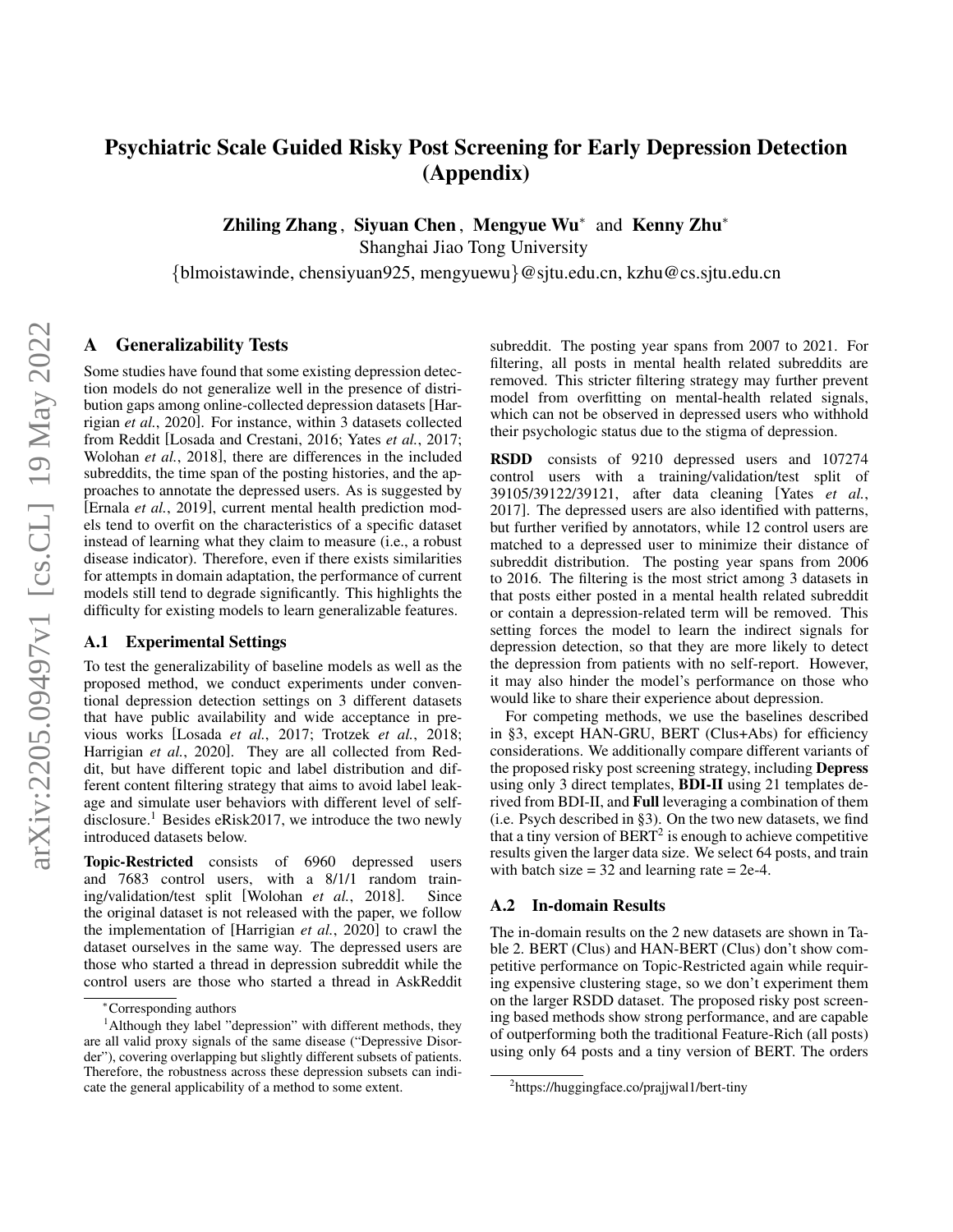| $Source \rightarrow Target$ | $T\rightarrow E$ | $R \rightarrow E$ | $E \rightarrow T$ | $R \rightarrow T$ | $E\rightarrow R$ | $T\rightarrow R$ | Average |
|-----------------------------|------------------|-------------------|-------------------|-------------------|------------------|------------------|---------|
| LR                          | 82.6             | 72.3              | 68.8              | 67.3              | 77.8             | 52.0             | 70.1    |
| Feature-rich                | 85.7             | 75.3              | 69.6              | 73.3              | 77.6             | 52.7             | 72.4    |
| <b>HAN-BERT</b> (Depress)   | 86.6             | 82.9              | 75.8              | 71.1              | 82.6             | 74.8             | 79.0    |
| HAN-BERT (BDI-II)           | 87.6             | 83.8              | 74.9              | 74.6              | 80.4             | 73.5             | 79.1    |
| HAN-BERT (Full)             | 87.4             | 85.0              | 77.5              | 72.4              | 84.4             | 72.3             | 79.8    |

Table 1: Cross-domain experimental results (AUC) between eRisk2017(E), Topic-Restricted(T) and RSDD(R).

|                                | Topic-Restricted | <b>RSDD</b> |
|--------------------------------|------------------|-------------|
| LR                             | 69.8             | 52.1        |
| Feature-Rich                   | 72.0             | 58          |
| <b>BERT</b> (Clus)             | 56.7             |             |
| HAN-BERT $_{tiny}$ (Heuristic) | 68.0             | 38.2        |
| HAN-BERT $_{tiny}$ (Clus)      | 71.9             |             |
| $HAN-BERT_{tiny}$ (Depress)    | 77.1             | 65.4        |
| HAN-BERT $_{tiny}$ (BDI-II)    | 78.9             | 60.1        |
| $HAN-BERT_{tiny}$ (Full)       | 77.1             | 61.1        |

Table 2: Test F1 on Topic-Restricted and RSDD dataset.

between these screening methods differ across datasets possibly due to their differences in label distribution and filtering strategy, but their performances are overall competitive.

### A.3 Cross-domain Results

To test the cross-domain generalizability of different approaches, we train models on a source dataset and directly test the model on another target dataset for all 6 possible combinations of the 3 datasets. For HAN-BERT models, we use the model trained with 16 selected posts, and also test on 16 posts selected with the same templates. In contrast to in-domain experiments using a fixed probability threshold 0.5 to decide the prediction, we don't apply this in cross-domain tests since the label distribution differs greatly between datasets, so that fixed threshold will lead to poor performance. Instead, we use a threshold-free metric, AUC, to measure the performance of each method.

The results are shown in Table 1. Consistent with indomain results, we find that Feature-Rich outperforms LR in terms of average domain adaptation AUC. Moreover, the performance of all HAN-BERT models are more robust than baselines, which suggests the generalizability of the proposed method.

We then analyze the results in detail. The performance of LR and Feature-rich degrade significantly in the  $T\rightarrow R$ setting. We hypothesize that the reason lies in the different annotation strategy for depressed and control users. Topic-Restricted treats users who started a thread in depression/AskReddit subreddit as depressed/control users and does not control the similarities between the 2 groups, while RSDD specifically selects control users with similar subreddit distribution as depressed users. Therefore, the baselines may have learned spurious clues about the annotation strategy of Topic-Restricted. For example, we checked the coefficients of the LR model, and found that words like "askreddit" and "redditors" are among the most important features for the decision of control users. In contrast, HAN-BERT models still exhibit satisfying performance, which suggests that they can leverage robust depression indicators.

LR and Feature-Rich perform much worse than HAN-BERT models in both direction between RSDD and eRisk2017. These two datasets adopts different filtering strategies, where eRisk2017 preserves most posts while RSDD excludes all posts in mental health related subreddits or containing a depression-related term. The results indicate that HAN-BERT models are less affected by such domain gap.

HAN-BERT models also significantly outperform baselines in the  $E \rightarrow T$  and  $E \rightarrow R$  settings, which shows that they can effectively capture depression signals even with the extremely small eRisk2017 dataset. Comparing all variants of HAN-BERT models, HAN-BERT (Full) shows the best average performance, which indicates the usefulness of combining the theory-guided templates with direct depression indicators in selecting robust features across domains. Therefore, HAN-BERT (Full) can be a preferred choice in real world applications where the target domain distribution is unknown, and we select this variant as the representative of the proposed method.

### B Lexical Analysis

As has been shown in many previous works [Shen *et al.*, 2017; Eichstaedt *et al.*, 2018; Wolohan *et al.*, 2018], there are many significant lexical differences between the posts of depressed users and other users, which can be captured by the word frequency of certain categories in LIWC [Pennebaker *et al.*, 2001]. For example, depressed users tend to use more first person pronouns (*I*), words expressing negative emotions (e.g. *hate, miss, alone*), and words about health (e.g. *life, tired, sick*). Such lexical discrepancies do not only exist between the two groups of users, but also within the posts of depressed users themselves. Therefore, we run risky post screening on the posts of depressed users in the eRisk2017 test set, and count the frequency of words in the 3 LIWC categories stated above. We then compare the proportion of these words in selected posts and other posts, and test their differences with two-sided proportion  $z$  test. If the selected posts show stronger lexical depression indicators, we can further confirm the helpfulness of risky post screening in capturing reliable depression features.

As is illustrated in Figure 2, there are significant differences between the use of first person words, negative emotions and health-related words in selected (risky) and nonselected posts ( $p < 0.001$  for all categories). The difference between risky posts and other posts of depressed users (Negative Emotion: 1.12% vs. 0.74%) can be even bigger than the difference between non-risky posts of depressed users and all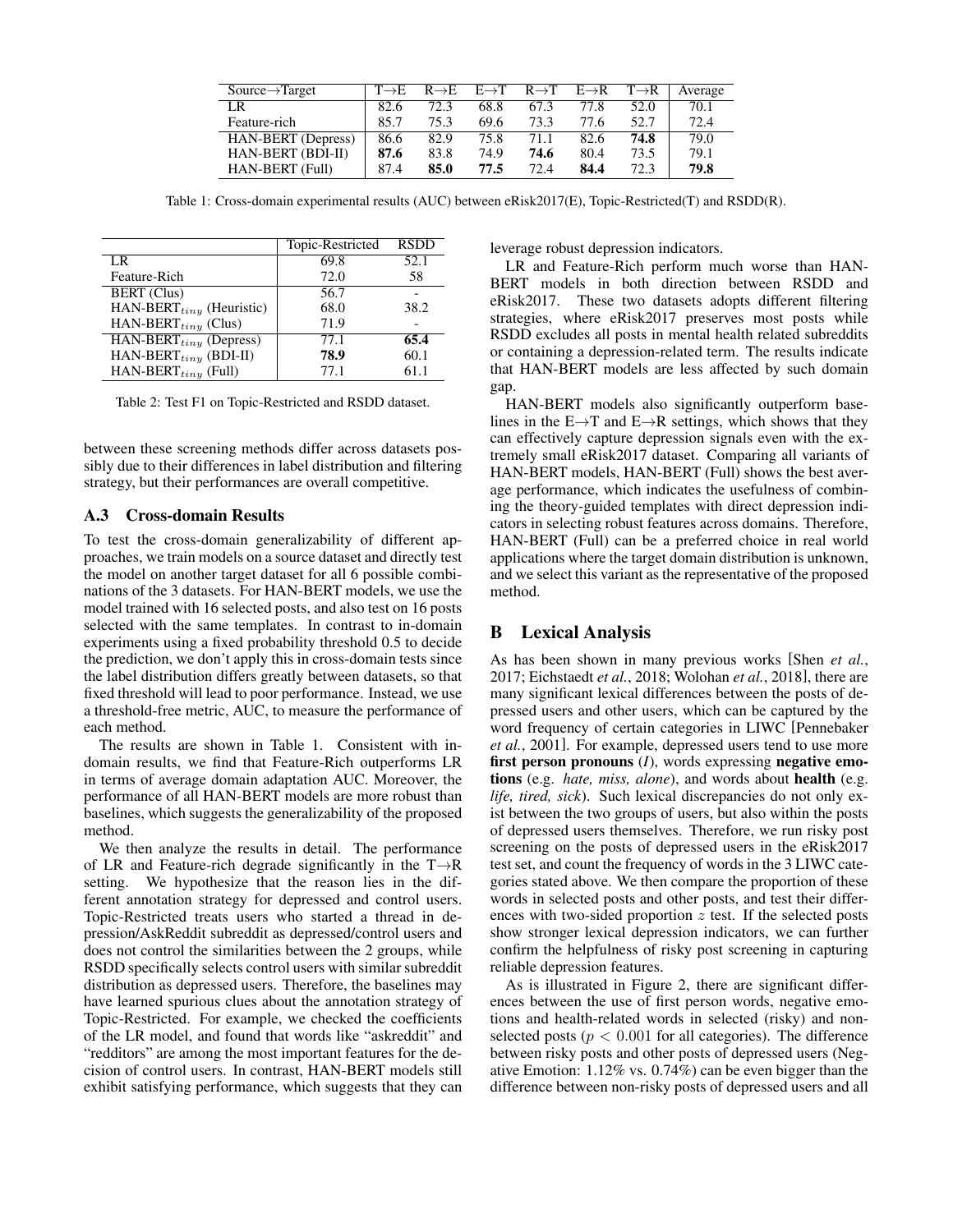

Figure 1: Predicted depression score by HAN-BERT (Full) along with time for a user in eRisk2017 dataset. We selected 3 time periods on predicted peaks and troughs, and show a representative post in each period.



Figure 2: Difference between selected and non-selected posts w.r.t. proportion of words in typical depress related LIWC categories.

posts from non-depressed users (Negative Emotion: 0.74% vs. 0.79%). These findings are similar to those reported in previous literature, which verifies the convergent validity of the proposed method.

### C Temporal Analysis

We also demonstrate that our method has the potential to track the fluctuations in depressive mood for depression patients by another example (Figure 1). We produce such curve with the following procedure. First, we group posts according to a 14 day interval. Then we use HAN-BERT (Full) to conduct post screening and depression detection to get a predicted probability for each post group. To produce a smooth curve along time, we design a moving average strategy to derive a more stable depression score from predicted depression probabilities. Suppose the predicted probability of group  $i$  is  $pr_i$ , and the depression score is  $s_i$ . Then we have

$$
s_1 = pr_1, s_i = \alpha s_{i-1} + (1 - \alpha) pr_{i-1} (i > 1)
$$

where  $\alpha = max(0, 0.5 * \frac{28-t_{\Delta}}{28-1}), t_{\Delta}$  is the time interval between the first post of two groups measured in days. Therefore, if two groups are close in time, then the score from the last period will have a higher influence on the next score. Finally, we plot the curve according to the moving-averaged scores.

As we can see in Figure 1. In addition to the accurate detection of depression, the proposed method may also be able to capture the changes in the severity of depression symptoms. The model reported a high risk when the user expressed typical depression symptoms like frustrations (A) or worthlessness (C), and also reported low depression score when the

 $2.81\%$ <br>overall trend is in line with the user's self-report that the de-1.91% pression comes cyclically like waves.  $p<0.001$  user actually showed interest in things (B), which might indicate a recovery from the symptom of "Loss of Interest". The

# D Hyperparameter Analysis

Health words  $\sim$  2.18% Negative emotions Here we study the impact of 2 hyperparameters of risky post

Number of Posts We study the effect of post numbers on the Topic-Restricted dataset (Figure 3). It can be seen that all methods can get further improvement given more posts, and scale-based methods can benefit more possibly because more posts can help cover more diverse expressions of depression symptoms, which cannot be fully captured given a small size limit.



Figure 3: Effect of number of posts on Topic-Restricted.

Different Scales We explore three other commonlyadopted scales besides BDI-II, including HDRS [Hamilton, 1986], CES-D [Radloff, 1977] and PHQ-9 [Kroenke *et al.*, 2001], with similar approaches to rewrite the dimensions into depression templates. We also tried Majority Voting of models paired with different scales. Their performance on eRisk2017 dataset in shown in Table 3. We found that BDI-II is the single best performing scale. The combination of HDRS, BDI-II and PHQ-9 reaches the highest performance for their highly complementary dimensions.

#### E Depression Templates

Here we provide the templates in detail. We mainly use a combination of 3 direct depression descriptions and the 21 in-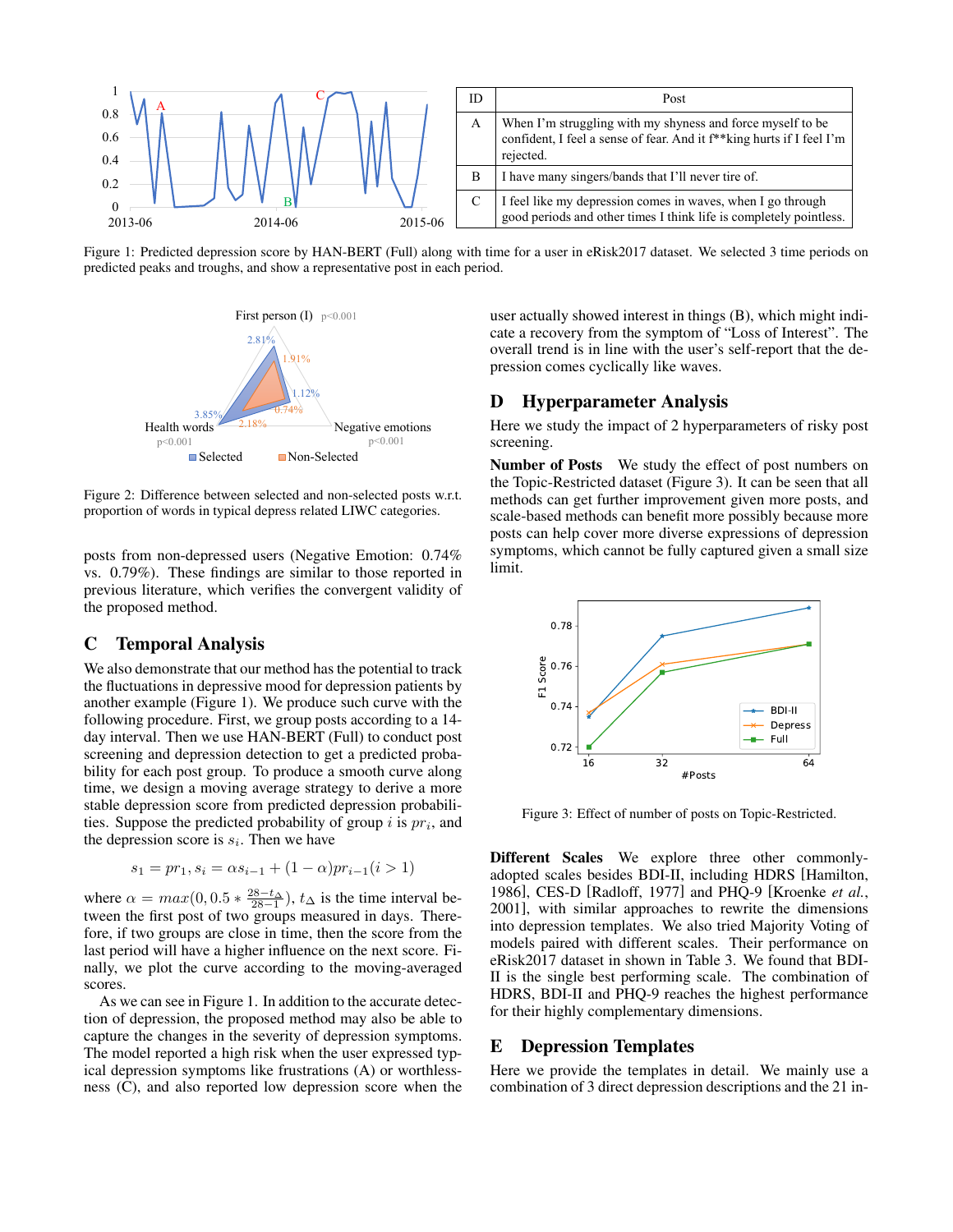| Depression Scale  | F1   |
|-------------------|------|
| <b>BDI-II</b>     | 70.3 |
| <b>HDRS</b>       | 68.0 |
| CES-D             | 67.9 |
| PHO-9             | 67.2 |
| HDRS+BDI-II+PHO-9 | 72.1 |
| HDRS+BDI-II+CES-D | 70.5 |

Table 3: Test results on eRisk2017 dataset with different depression scales and their combinations.

|                                 |                                          | I think life is not worth living.                              |
|---------------------------------|------------------------------------------|----------------------------------------------------------------|
| Dimension                       | Template                                 | I have thoughts of killing myself.                             |
| <b>Feeling Depressed</b>        | I feel depressed.                        | I tried to suicide.                                            |
| Diagnosis                       | I am diagnosed with depression.          | I have difficulty falling as leep.                             |
| Treatment                       | I am treating my depression.             | I feel restless.                                               |
| Sadness                         | I feel sad.                              | I always wake up during the night.                             |
| Pessimism                       | I am discouraged about my future.        | I have lost my interest in many things.                        |
| Past Failure                    | I always fail.                           | I decrease time spent in my job.                               |
| Loss of Pleasure                | I don't get pleasure from things.        | I find it difficult to concentrate on things.                  |
| <b>Guilty Feelings</b>          | I feel quite guilty.                     | I can not stay still.                                          |
| <b>Punishment Feelings</b>      | I expected to be punished.               | I always worry about small things.                             |
| Self-Dislike                    | I am disappointed in myself.             | I am irritable.                                                |
| Self-Criticalness               | I always criticize myself for my faults. | I feel anxiety.                                                |
| Suicidal Thoughts or Wishes     | I have thoughts of killing myself.       | I have a bad appetite.                                         |
| Crying                          | I always cry.                            | I am easy to be tired.                                         |
| Agitation                       | I am hard to stay still.                 | I have less interest in sex.                                   |
| Loss of Interest                | It's hard to get interested in things.   | I suffers from menstrual disturbances.                         |
| Indecisiveness                  | I have trouble making decisions.         | I worry about my health.                                       |
| Worthlessness                   | I feel worthless.                        | I lose weight dramatically.                                    |
| Loss of Energy                  | I don't have energy to do things.        |                                                                |
| Changes in Sleeping Pattern     | I have changes in my sleeping pattern.   | Table 5: The templates adapted from the HDRS depression scale. |
| Irritability                    | I am always irritable.                   |                                                                |
| Changes in Appetite             | I have changes in my appetite.           |                                                                |
| <b>Concentration Difficulty</b> | I feel hard to concentrate on things.    |                                                                |
| Tiredness                       | I am too tired to do things.             |                                                                |
| Loss of Interest in Sex         | I have lost my interest in sex.          |                                                                |

Table 4: The main templates and their corresponding dimensions we used in our experiments, including 3 direct depression descriptions and 21 indirect symptoms derived from BDI-II.

direct symptoms derived from BDI-II (Table 4) [Beck *et al.*, 1996]. As is mentioned in §D, we also experimented other well-known depression scales like HDRS (Table 5) [Hamilton, 1986], CES-D (Table 6) [Radloff, 1977] and PHQ-9 (Table 7) [Kroenke *et al.*, 2001]. The original scales usually contain different descriptions under the same dimension to distinguish different level of intensity or frequency. However, we find that current sentence representations have difficulty in capturing such nuanced differences. We thus condense the descriptions of each dimension into one general template (A few may have more, if there are significant intra-dimension difference).

## F Ethical and Broader Impact Statement

This work aims to help people suffering from depression, but have not yet been diagnosed due to the difficulty in receiving clinical help or the stigmatization of the disease. It can be a sensitive topic so it is important to discuss the potential risks and limitations of our work. The proposed method can conduct early depression detection on social media. However, the

I have depressed mood. I always feel sad. I feel hopeless. I feel helpless. I find myself worthless. I have feelings of guilty. I always let people down. I feel like I should be punished.

Table 6: The templates adapted from the CES-D depression scale.